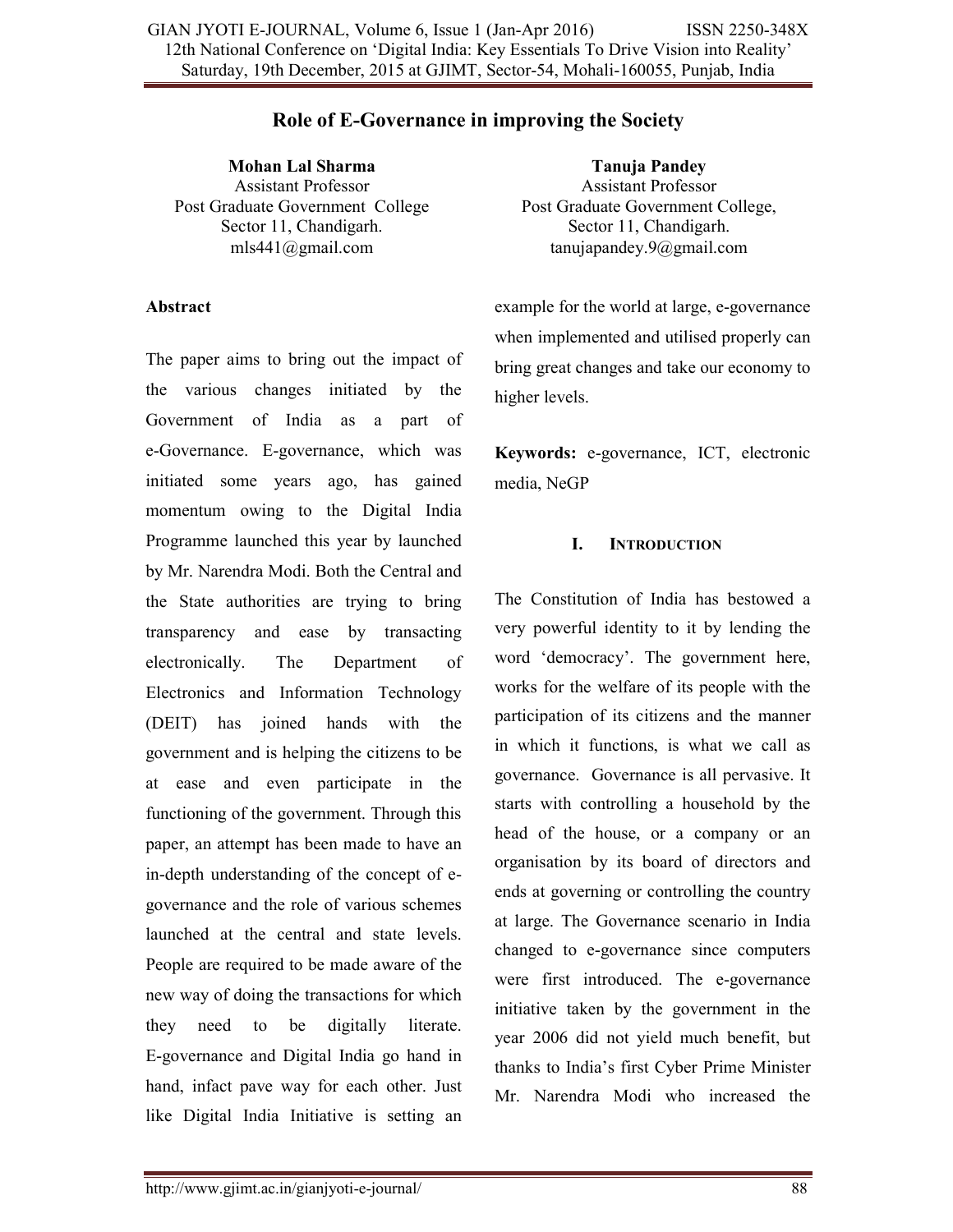efficacy of e-governance by providing the relevant infrastructure and policies in this regard. Owing to technological changes and the introduction of the "Digital India Programme" the concept of e-governance has made its place in the country. E-Governance is also one of the important topics of discussion nowadays. It is monitoring the transactions and working of organisations or individuals with the application of Information and Communication Technology (ICT) in order to promote effectiveness, efficiency and transparency.

### **II. EVOLUTION**

It was in early 1990s that the concept of good governance came to the limelight with the publication of two reports by the World Bank. In the first report entitled "Sub-Saharan Africa: From Crisis to Sustainable Growth (1989), the bank emphasised on need for good governance. While in the second report entitled "Governance And Development"(1992),the bank identified the various aspects of good governance. The emphasis on good governance has now shifted to SMART governance implying: simple, moral, accountable, responsive and transparent governance. E-governance is one such initiative in the move towards smart governance. The National e-Governance Plan (NeGP) prepared by the Department of Electronics and Information Technology

(DEIT) and Department of Administrative Reforms and Public Grievances (DARPG) in the year 2006, laid down the foundation for building a technology-enabled knowledge economy. Under this plan, all the government services are made available to the citizens of India via electronic media.

The "e" in e-Governance stands for 'electronic'. It implies the application of Information and Communications Technology (ICT) to the functioning of the government. E-governance aims at bringing efficiency and effectiveness in the functioning of the government.

## **III. SCOPE OF E-GOVERNANCE**

E-governance aims at improving interactions among the government, citizens and businesses. It covers the following relationships:

# **(a) Government to Citizen**

The government has undertaken various measures to help its citizens in every possible way considering their health, education, transportation, taxation, certification, registration etc. For the sake of convenience for its citizens, government has made everything electronic and introduced various portals. SEHAT is one such initiative taken by the ministry to provide health facilities without delay at a nominal cost.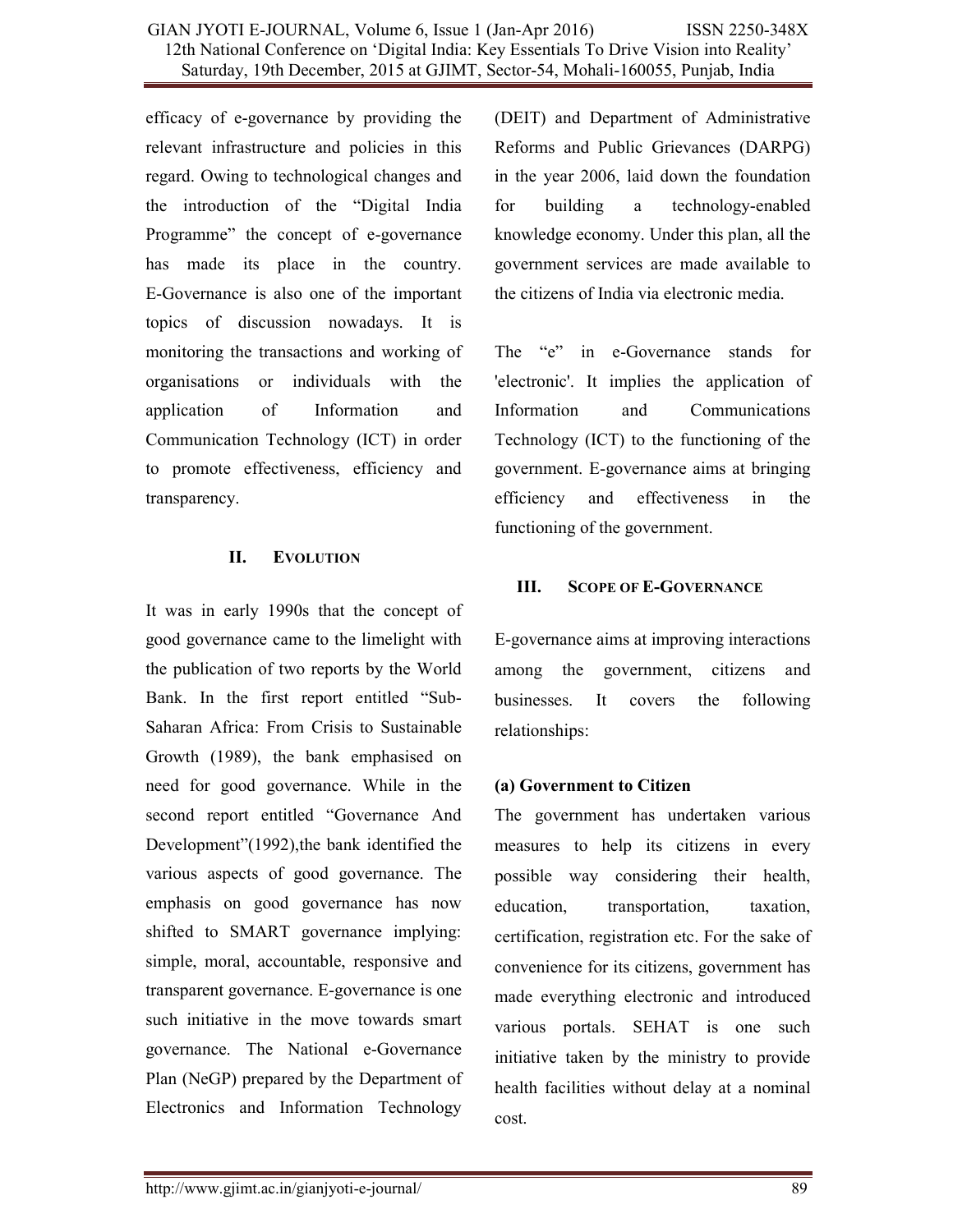### **(b) Citizen to Government**

In order to have peoples' say in the functioning of the government and to encourage more and more participation of the masses, online feedback and online debates as to the government services are organised. Such initiatives only render a true meaning to democracy.

### **(c) Government to Government**

Measures such as e-administration, e-police and e-courts have been introduced in order to reduce the paper work and bring morality and transparency in the working of various government departments. With the aid of technology, not only cyber crimes but crimes of other nature can also be handled very easily by issuing online summons and hearing.

### **(d) Government to Business**

The government has eased the way of doing business with the help of e-tendering, elicensing and e-taxation. Good governance not only at the country level but also at corporate level can only help to reduce the level of corruption and bring transparency on a whole.

## **IV. E-GOVERNANCE INITIATIVES IN INDIA**

The various measures introduced to promote e-governance are as follows:

### **1. National e-Governance Plan (NeGP**)

 It was approved in the year 2006, consisting of 27 Mission Mode Projects and 8 support components to be implemented at the central, state and local government levels. With a very befitting theme, "*ek kadam aapki ore, ek kadam aapke liye*" it endeavours to provide services to the yet unreached and marginalised people at a nominal cost. Common service centres (CSCs), State Wide Area Networks (SWANs) and Electronic Service Delivery Gateways act as a common support infrastructure.

## **2. State launched e-Governance Projects**

Various states have launched e-Governance projects like e-seva (Andhra Pradesh), Bhoomi (Karnataka), Gyandoot (Madhya Pradesh), Lokvani (Uttar Pradesh), e-mitra (Rajasthan) and so on. The people of the respective states have been benefitted in many ways by the launch of such schemes.

# **3. Establishment of National Institute for Smart Government (NISG)**

It was in the year 2002, that the Government of India and NASSCOM incorporated a nonprofit organisation at Hyderabad called as National Institute for Smart Government with an aim to facilitate e-governance by the application of both public and private resources.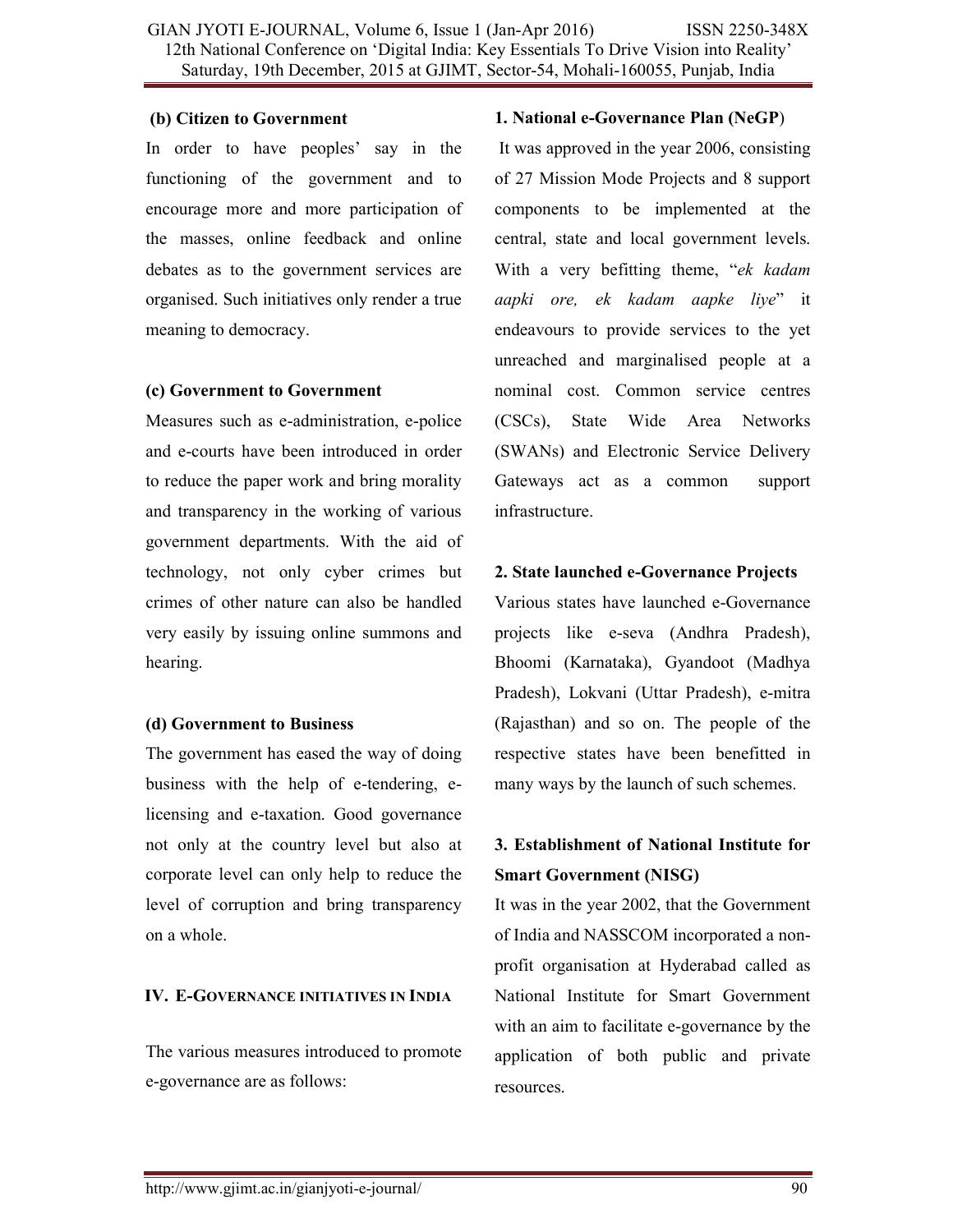# **V. E-GOVERNANCE SCHEMES FOR VARIOUS SECTORS**

## **1. Banking Sector**

- 1. Direct Benefit Scheme (DBS) under which consumers will receive subsidies directly linked to their bank accounts.
- 2. Linking of bank accounts with Aadhar for DBT will allow efficient tracking and monitoring of benefits transfer. It will also reduce leakages and duplication of beneficiaries.
- 3. The Jan-Dhan-Aadhar-Mobile trinity aims to integrate the three identification numbers to allow citizens to avail several government benefits.
- 4. Digital lockers, allowing citizens to upload their own electronic documents with or without digitally signing them using the e-sign facility allowing them to store all such documents.
- 5. MUDRA Bank, launched in order to encourage the small entrepreneurs by providing them loans at reasonable rates.

# **2. Industrial Sector**

- 1. Two e-Governance initiatives have been launched aimed at providing Single window solution to exporters and other stakeholders through two new websites (Portals), (i) Online MPEDA Registration portal for Exporters, and (ii) MPEDA Portal – www.mpeda.gov.in.
- 2. Online submission of applications for Environment Clearance by State Environment Impact Assessment.

3. Digital employment exchange that will enable industrial enterprises to find suitable workers and job-seekers to find employment.

# **3. Social Sector**

- 1. **SEHAT**, a healthcare initiative introduced by the Government of India is an endeavour by which the people can consult doctors online and place an order for generic drugs.
- 2. **PaHaL**, a scheme for LPG Subsidy linked directly to the bank accounts or adhaar cards.
- 3**. "Give it up"** campaign accompanying PaHal, to give up the subsidy and a website www.giveitup.in has been launched for the same.
- 4. **HIMMAT** app launched for the safety of women will aid the authorities in dealing with cases related to women harassments.

# **4. Agricultural Sector**

- 1. E-Krishi, an agricultural portal launched by the state of Kerala that provides accessibility to price information on agriculture portal.
- 2. Smart phone mobile apps in regional languages. One such app is developed by the Jaylaxmi Agrotech Pvt. Ltd.
- 3. Subsidies to the farmers have been linked to their aadhar card which will help in reaching out the right person and bringing transparency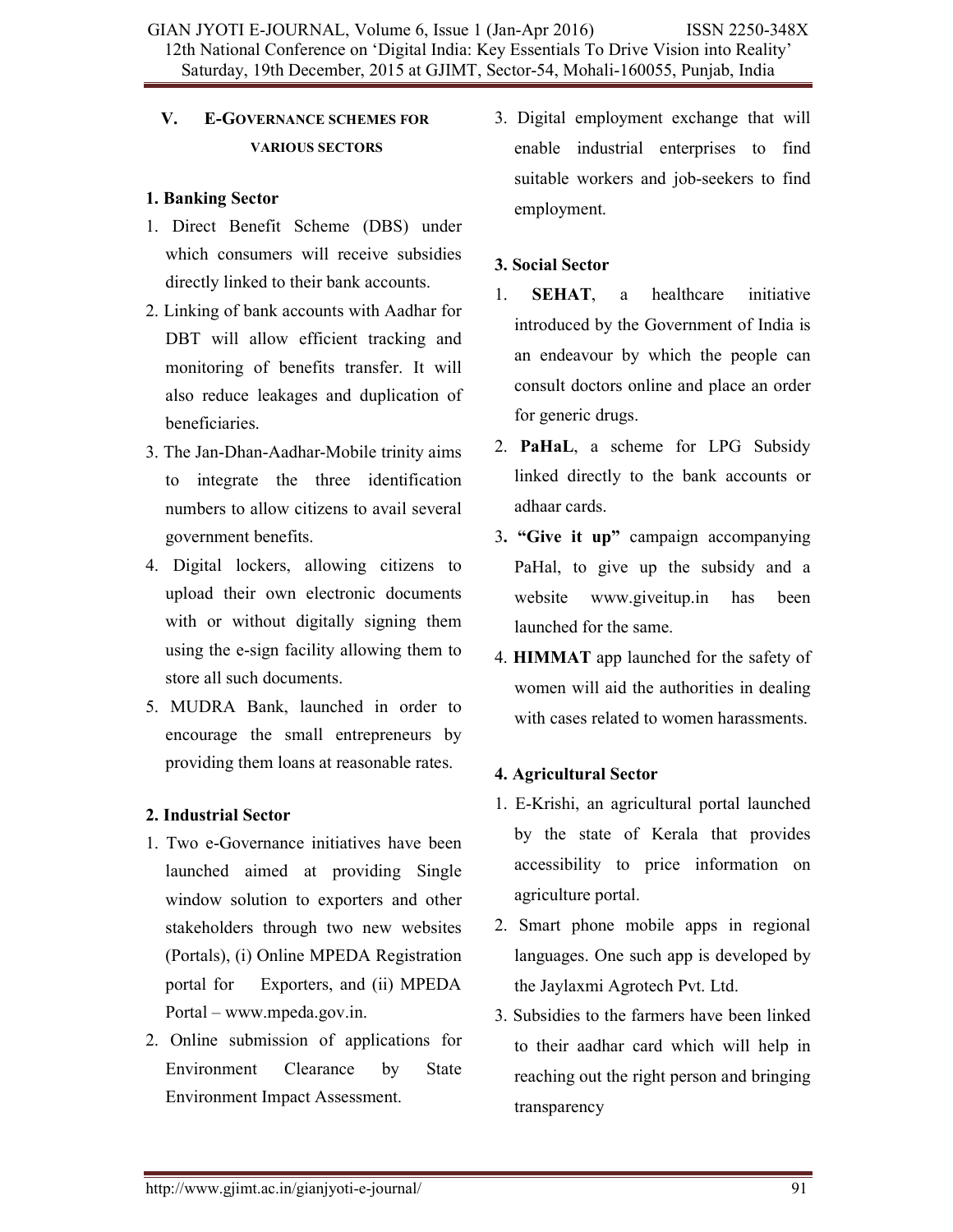### **VI. E-GOVERNANCE IN PUNJAB**

The prosperous state of Punjab is no behind the other state in terms of keeping itself abreast of the technological changes taking place. The state has made several attempts to do governance electronically. The State Government is committed to provide transparent and effective governance to the citizens of the State. Also, the state is actively participating in the Digital India Programme launched by the current government.

The various e-governance initiatives taken by the state are as follows:

- 1. **PAWAN** (Punjab State Wide Area Network), a converged fibre network connecting government offices at state, district and local levels. It is designed to cater to the governance information and communication requirements of whole state of Punjab.
- 2. **SUWIDHA** (Single User Window Disposal Helpline for Applicants), launched in 2005 to provide easy and speedy services to individuals related to various departments. Presently 115 suwidha centres are operational in more than 35 districts or sub divisions.
- 3. **SAANJH** Kendras, an initiative by the Punjab Police to lodge a complaint and track the status of the complaint filed. 500 *saanjh kendras* are already operational and are providing more than

20 services of the police station to the people.

- 4. **FARD** Kendras, operational in PPP mode, provide land record services to the citizens on payment of a nominal fee. The data of all the districts have been put on the website for public access.
- 5. **STATE TRANSPORT** service counters, that provide smart card based driving licenses, permits and learners licences.
- 6. **GRAM SUWIDHA KENDRA**, 2112 rural common service centres for catering the village related issues.
- 7. **E-District project** has been implemented in two pilot districts of Kapurthala and SBS Nagar. The Project aims at electronic delivery of identified high volume citizen centric services, at district and sub district level, with a view to improve the efficiency and effectiveness of the service delivery.

## **VII. BENEFITS OF E-GOVERNANCE**

E-governance has offered a plethora of benefits not only to the citizens but it has brought a complete ease and transparency in transactions thereby leading to smart governance.

The important role of e-governance is highlighted in the following points:

1. Increased transparency has reduced corruption in the economy. Corruption which is one of the major challenges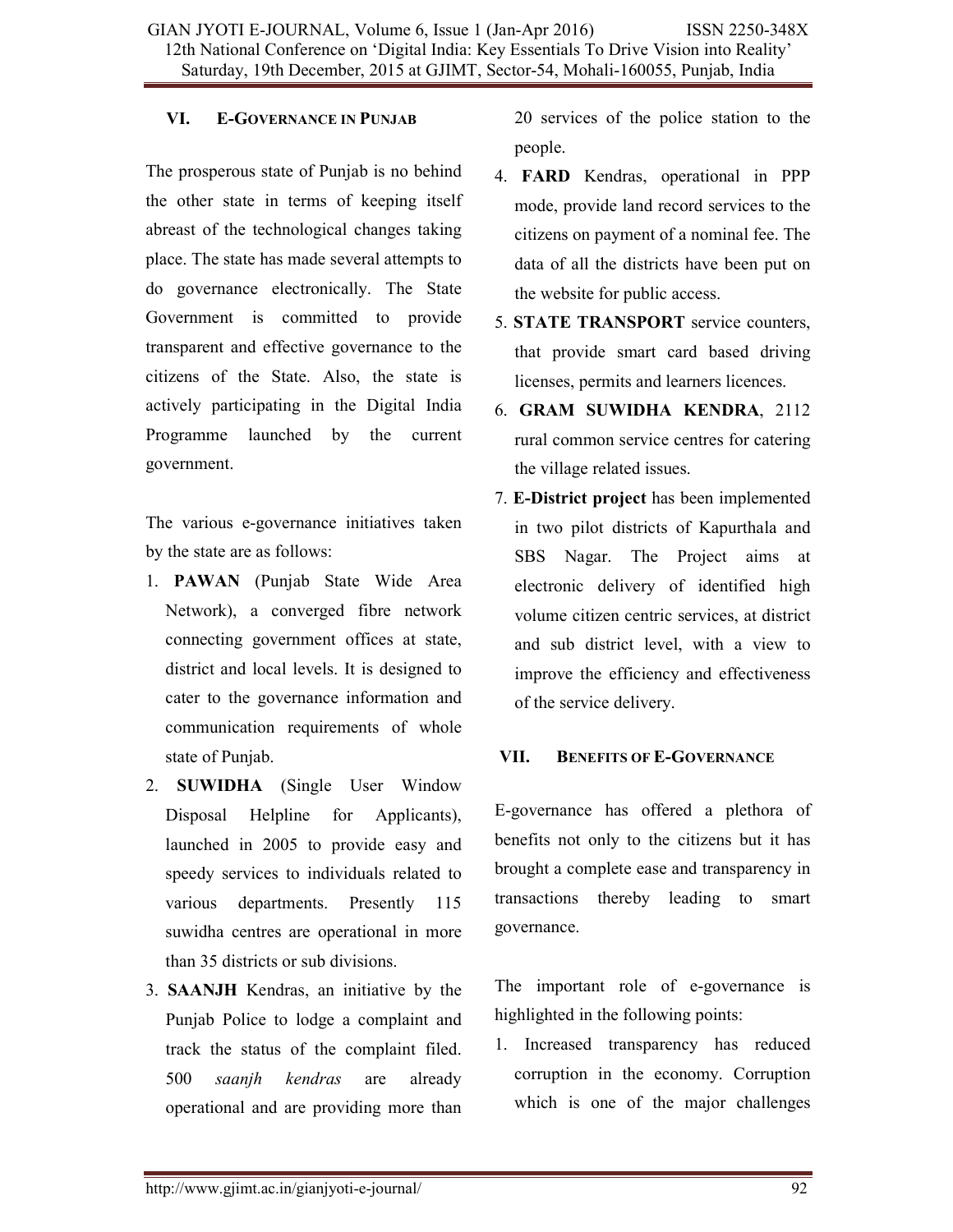ahead of Indian economy can be mitigated by e-governance.

- 2. Increased efficiency and effectiveness in the way services are delivered. People's convenience is given due consideration.
- 3. Empowerment of rural communication with the help of making bank accounts mandatory and linking adhaar cards to avail various benefits.
- 4. Increase in taxation revenue as tax payments and filing of returns when done electronically bring more transparency and lesser chances of tax avoidance.
- 5. Increased legitimacy of government, by making everything digitalised. The launch of various portals and apps like mygovt app help in bringing a greater transparency and legitimacy.
- 6. Flattened organisational structure is promoted with the help of e-governance as people stand on common parlance with the government.
- 7. Reduced paper work and red tapism in the administrative process is possible only with the help of e-governance.
- 8. Greater citizen participation in the governance process, brings enlightenment among the people.
- 9. Improvement in relationship between the public authorities and civil society brings a congenial atmosphere in the entire country and makes it a better place to work in.

### **VIII. CHALLENGES IN E-GOVERNANCE**

Governance which is being done electronically (e-governance) is a good measure for bringing convenience and transparency. But there are certain challenges which the government will have to face. The first and the foremost being the lack of means of assessing such facilities. A country where still a major share of the population works just to earn a livelihood can't think beyond that. Now whether the government announces some measures for their benefit, it is hardly going to make any difference. Talking about the literate masses, the story is almost similar. Indian people by nature are risk averters and still rely on doing things manually rather than electronically. The reason for such an attitude is lack of security when things are done via electronic mode. And, as regards increase in the number of people using internet, though the number is increasing substantially, yet again there is a problem with the network provided by various internet service providers. The launching of various websites or portals will not yield great benefits unless a proper upkeep of such sites is done. Cyber Crimes are on the rise nowadays. Therefore, people don't want to furnish their details of bank accounts or other important documents while transacting electronically. The government though has introduced Digital Lockers, with the aim of imparting digital identity to its citizens, but